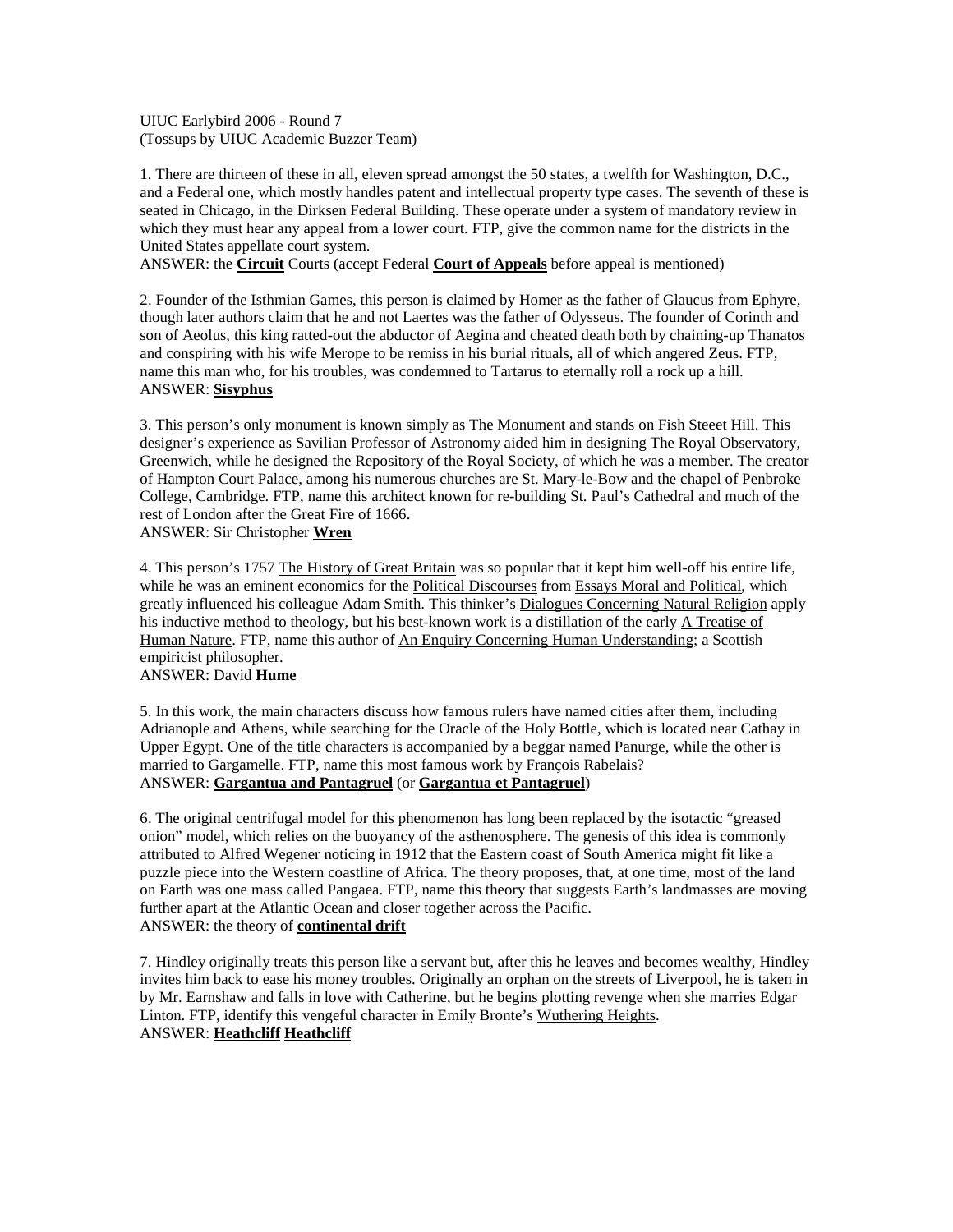8. Pencil and Paper Ready. If it takes Greg two hours to do a job and it takes Jimmy three hours to do the same job, then, assuming they can work independently, how long would it take them both to do it together? To solve this problem, you must first realize that the amount of work equals the rate at which it's done times the time spent working, then note that two peoples' rate would be the sum of their individual rates. FTP, solve the equation one hour equals quantity one half plus one third times t for t. ANSWER: **six fifths hours** (accept **1.2 hours** or other equivalents)

9. The campaign that culminated in this engagement was known as Operation Blue and, after it, the aggressors' commanding officer was captured as a prisoner of war. After losing this battle, only 90,000 of the 350,000 that made up the Sixth Army were alive, and only 5,000 of those made it back to Berlin. Friedrich Paulus was captured in this shattering defeat for Nazi Germany, a protracted but failed siege. FTP, name this turning point of World War II, a defeat which halted Germany's advance into Russia. ANSWER: the Battle of **Stalingrad**

10. The narrator is sorry that "man's dominion has broken Nature's social union" and allows the title figure, a small, sleek, cowering, timorous beast, to steal "an odd ear in 24 sheaves". The title animal's house is in ruins and when he found a place beneath the fields, the narrator's plow destroyed it. FTP, in what poem by Robert Burns do "the best made schemes oft go awry?" ANSWER: **To a Mouse**, On turning her up in her nest with the plough

11. Notable examples of these from the Vulgate include the Books of Esdras and Psalm 151, according to the Council of Trent. They are subdivided into pseudepigrapha and deuterocanonical works, the latter of which are accepted by some sects but not others and include Baruch and First and Second Maccabees and the former of which are universally agreed to be spuriously attributed to a prophetic author. FTP, what is this term denoting a set of non-canonical religious books or, by extension, any work of dubious authority? ANSWER: **apocrypha** (accept word forms)

12. Members of this phylum exhibit five-fold symmetry and possess an open circulatory system. Though they do not have brains, some species do have ganglia. They reproduce sexually, but many members have remarkable powers of regeneration. Some species can be cut into pieces with each piece growing back to a full organism. All members of this phylum have a water vascular system that aids in locomotion. FTP, sand dollars, sea urchins, and starfish, are all members of what invertebrate phylum? ANSWER: **echinoderm**ata

13. This person from a noble family in Gascony is assaulted by a man with a scar on his face, who steals this man's letter addressed to Monsieur de Treville. He later becomes a soldier under Monsieur de Essart after proving himself in a fight, and he and his companions later go on a journey to retrieve Queen Anne's jewels from Buckingham. FTP, name this Dumas character who wants to become a musketeer. ANSWER: **d'Artagnan**

14. This engagement began when Alexius I of Constantinople feared that his country would fall and called for help from the Pope, who then issued the Synod of Clermont. Among its principal leaders were Stephen of Blois and Duke Robert of Normandy and its first target was Nicaea, which was besieged. After capturing the city they were after, Godfrey of Bouillon was elected as Guardian. FTP, name this, the first of many attempts by Christians to take Jerusalem. ANSWER: the **First Crusade**

15. Highlights of this institution's collection include Rembrandt's The Return of the Prodigal Son, Leonardo's Benois Madonna, and Matisse's Dance II. Its core collections consist of purchases by Catherine the Great in the eighteenth century and it is housed in six buildings, the most important one being the former Winter Palace. In summer 2006, over 200 objects from its collection were discovered to be missing, presumably stolen by curators. FTP, name this world-famous art museum in St. Petersburg, Russia. ANSWER: the **Hermitage** Museum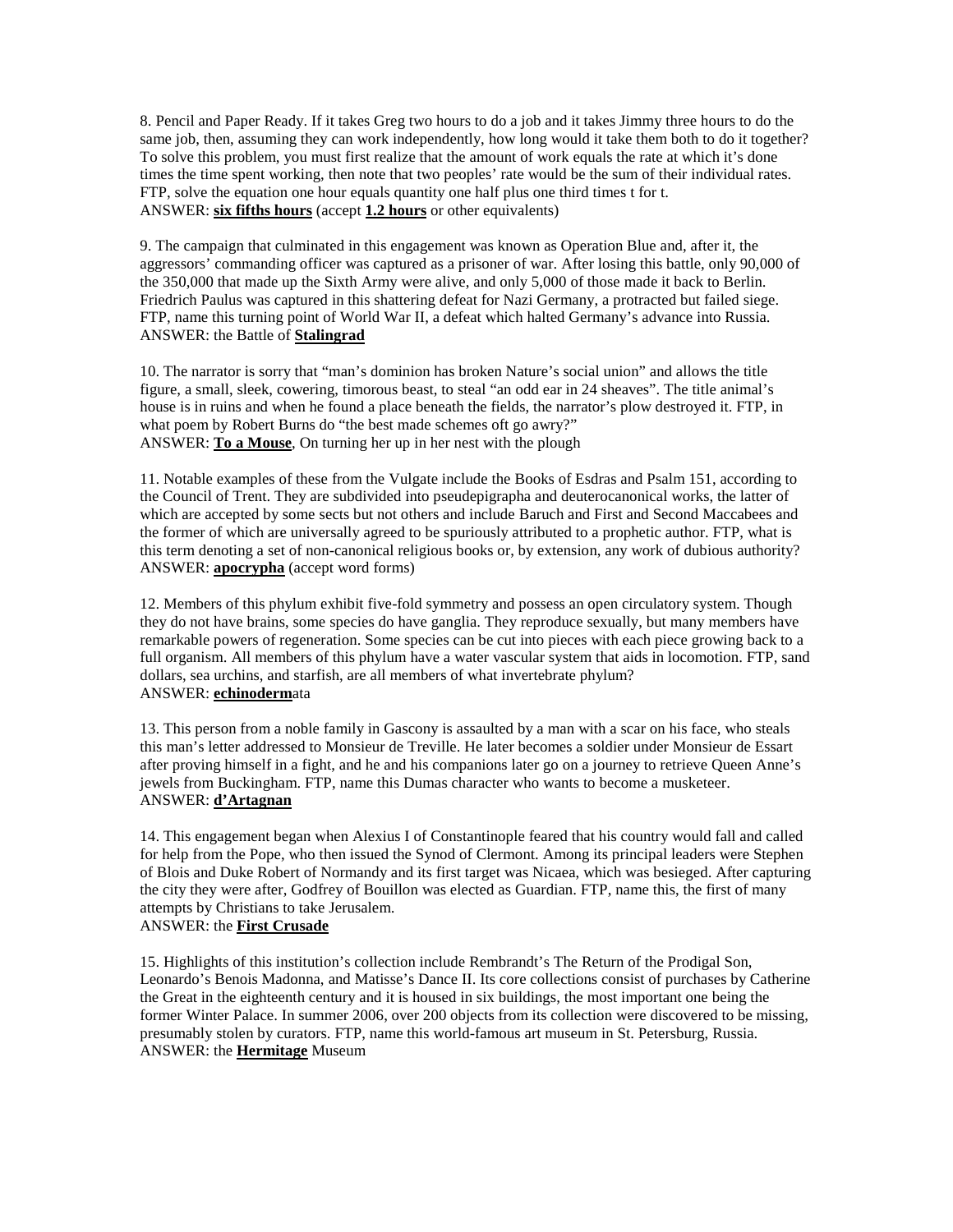16. During this conflict, a huge flap was created by W.H. Russell's published accounts of the prevalence of cholera. This war's Battles of Alma River and Inkerman fell closely on either side of its most famous engagement, the Battle of Balaklava, which Alfred, Lord Tennyson immortalized in the poem "The Charge of the Light Brigade." FTP, name this war ended by the Treaty of Paris in 1856 and fought by an alliance of England, France, and the Ottoman Empire against Russia. ANSWER: the **Crimean** War

17. A variant version of this work contains the Glory choir from Ivan Susanin [SOOS-uh-nin], since it contains a politically sensitive theme. This musical work was written for consecration of the Cathedral of Christ the Savior, which was built to commemorate the seventieth anniversary of the events it depicts. Beginning with a hymn calling for the people to drive the Grande Armée [are-MAY] out of their land, it notably uses cannons to depict various battles and intermingles the national anthems of France and Russia. FTP, what is this musical work depicting Russian events in the Napoleonic Wars; an overture by Pyotr Tchaikovsky?

ANSWER: **1812** -- Festival Overture, for orchestra in E flat major, **Op. 49** (accept either underlined part)

18. To convert the third of these into an equation, Newton added a constant of proportionality equal to four pi squared over big-G times the sum of the masses involved. Derived from observations in the the Rudolphine tables, this set of three physical statements give linear momentum, angular momentum, and energy conservation for the system defined by two bodies bound by gravity. FTP, name this set of three astronomical laws stating that planets orbit in elipses, that the line joining a planet and the sun sweeps-out equal areas in equal times, and that the squares of orbital periods go as the cubes of mean orbital distances. ANSWER: **Kepler's laws** of planetary motion

19. This group's was known as I Ho Ch'uan. Its first targets were Christians and railways, and its primary weapons were swords, knives, staves, and polearms. After the Empress didn't try to stop them, international aid came when Sir Claude MacDonald called for a sizeable force, and they were soundly defeated. FTP, name this group, whose names translates as the Society of Harmonious Fists and which created unrest in China in 1900.

ANSWER: the **Boxers** (accept **Society of** Righteous and Harmonious **Fist**s before it's mentioned)

20. This heir to most of Southern France, married Louis VII when she was only fifteen. After the loss of the the Second Crusade, Louis tired of her failure to produce an heir and the two divorced. She had four children by her next husband, including King John and Richard I, who would succeed his father. FTP, name this wife of Henry II Plantagenet.

ANSWER: **Eleanor of Aquitaine** (prompt on "Eleanor")

21. This painting was bought by the French state from the artist in 1891 and is still one of a few paintings by American artists in the Musee d'Orsay. The titular figure is seated in profile against a gray wall with one of the artist's etchings and a black curtain with silver flecks to the right of the sitter's feet. She is dressed soberly in black with a white bonnet and gloves. FTP, name this 1871 James Abbot McNeil Whistler portrait of a woman rather close to his heart.

ANSWER: **Arrangement in Gray and Black, No. 1**: Portrait of the Artist's **Mother** (accept either underlined part)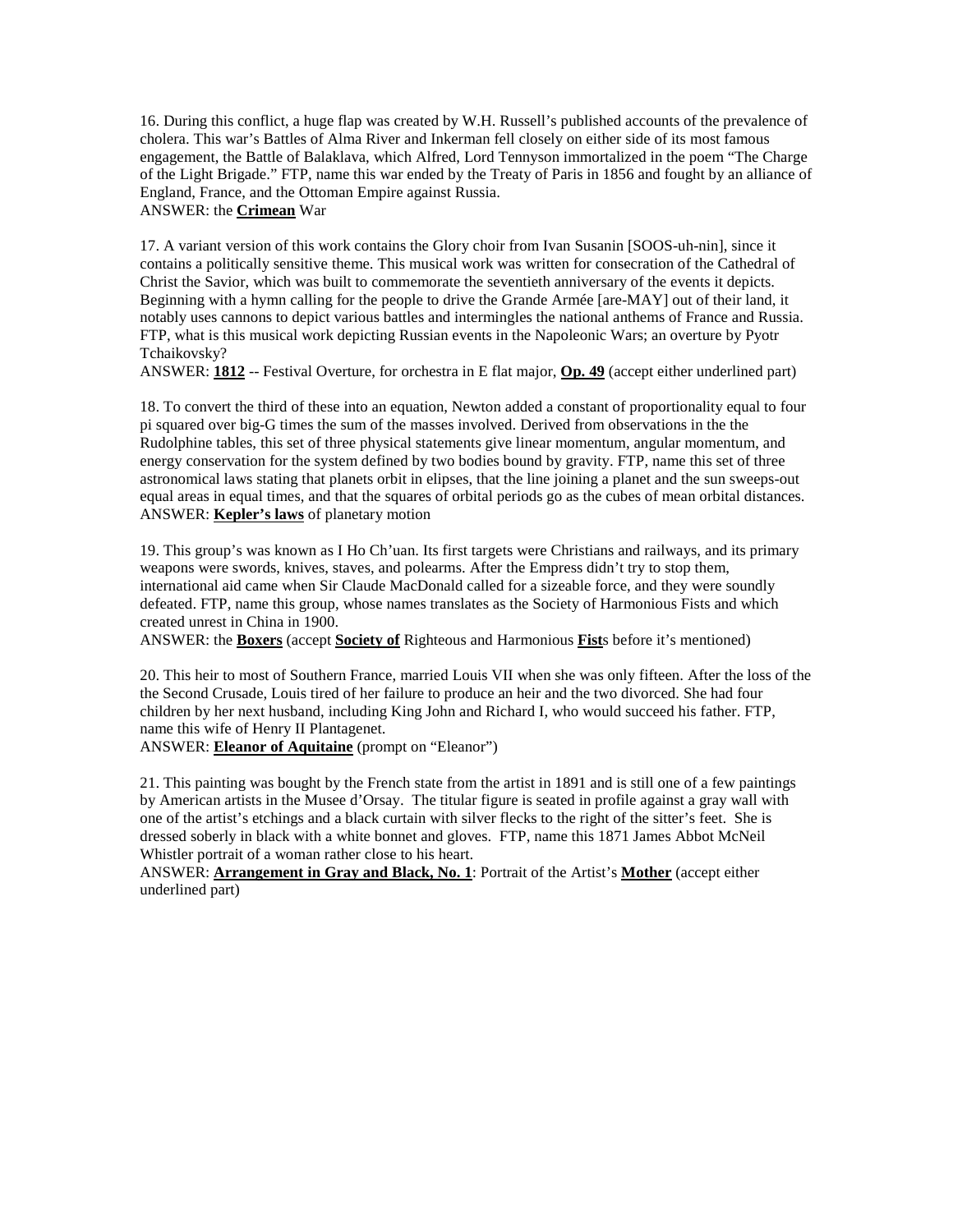UIUC Earlybird 2006 - Round 7 (Bonuses by UIUC Academic Buzzer Team)

1. Given a character, identify the Eugene O'Neill work in which he or she would be found FTPE. [10] Matt Bruke.

ANSWER: **Anna Christie** (or **Chris Christopherson**) [10] Theodore Hickman. ANSWER: The **Iceman Cometh** [10] Yank. ANSWER: The **Hairy Ape**

2. FTP, name each of the following artists who depicted David.

[10] The best-known depiction is by this Florentine who also painted the Sistine Chapel ceiling. ANSWER: **Michelangelo** di Lodovico Buonarroti Simoni

[10] This sculptor allegedly used his own features for the face of David as he was shown hurling his slingshot. He is better known for The Ecstasy of St. Teresa.

ANSWER: Gianlorenzo **Bernini**

[10] This dude's 1434 bronze statue of David was the first life-size male nude since antiquity. In it, David wears a hat with a large feathered cap and is stepping on Goliath's head. ANSWER: **Donatello**

3. Identify these principles from chemistry FTPE.

[10] This thermodynamic law states that the enthalpy change of a reaction is independent of the reaction path.

ANSWER: **Hess**'s law

[10] This principle states that, if a system in equilibrium is moved away from equilibrium, the system will tend change so as to restore the original equilibrium.

ANSWER: **Le Chatelier**'s principle

[10] This rule states that unoccupied orbitals will be filled before electrons pair up.

ANSWER: **Hund**'s first rule

4. Answer the following questions about the Ottoman Empire FTPE.

[10] In 1453, this Ottoman sultan conquered Byzantium. During his reign, the Janissary corps created by his father expanded.

ANSWER: **Mehmet II** (prompt on "Mehmet")

[10] In 1683, this city was attacked by the Ottomans, who were defeated by a coalition force led by the king of Poland, John III Sobieski.

ANSWER: **Vienna** (or **Wein**)

[10] After losing this series of wars in 1912-13, the Ottoman Empire lost almost all of its European territory to Greece, Serbia, Bulgaria, and Albania.

ANSWER: the **Balkan** Wars

5. Name each of the following English composers FTP.

[10] This founder of the Aldburg Fesitval is better known as the composer of Variations on a Theme of Frank Bridge, the War Requiem, Peter Grimes, and The Young Person's Guide to the Orchestra. ANSWER: Edward Benjamin **Britten**, Baron Britten of Aldeburgh

[10] This quintessentially English composer was the son of a Swedish immigrant. His works include Egdon Heath, the St. Paul's Suite, At the Boar's Head, and The Planets.

ANSWER: Gustavus Theodore Von **Holst**

[10] This pianist and composer is famous for his Sea Pictures, Enigma Variations and Pomp and Circumstance marches.

ANSWER: Sir Edward William **Elgar**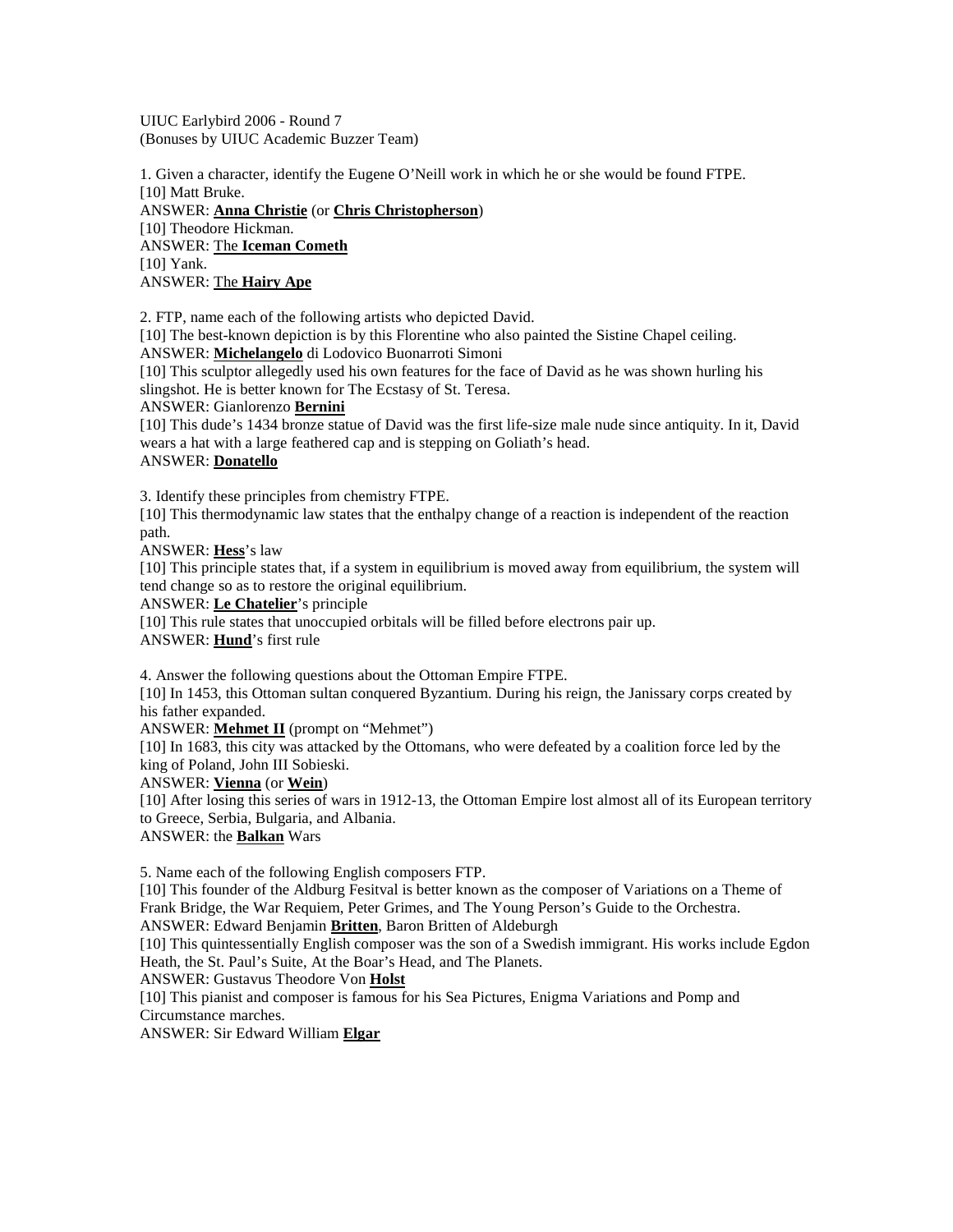6. Answer the following questions about conflicts in the Middle East FTPE.

[10] The First Gulf War began when Iraq invaded this oil-rich neighbor.

# ANSWER: **Kuwait**

[10] Israel took control of the Sinai Peninsula, West Bank, and Gaza Strip after thoroughly beating an Arab coalition in this 1967 war.

#### ANSWER: the **Six Day**s War

[10] This country was reunited in 1990 after the communist northern half and the noncommunist southern part agreed to a truce. Its capital is Sanaa.

## ANSWER: **Yemen**

7. Name the following modern architects with major works in the United States FTPE.

[10] This foremost figure of the Prairie School and associate of Dankmar Adler and Louis Sullivan created the Unity Temple of Oak Park, Illinois, the Robie House in Chicago, and Fallingwater.

ANSWER: Frank Lloyd **Wright** (or Frank Lincoln **Wright**)

[10] This MIT-educated architect designed the East Building of the National Gallery of Art in Washington, D.C.; Boston's John Hancock Tower; and a glass pyramid for the Louvre.

ANSWER: Ieoh Ming **Pei**

[10] This winner of the first Pritzker Prize created the AT&T Building and IDS Center and collaborated on the Seagram Building. His own Glass House in New Cannan, Connecticut is also well-known. ANSWER: Philip Cortelyou **Johnson**

8. Franklin Delano Roosevelt had many enemies. Name some of them from the following clues FTPE. [10] This Louisiana Senator was initially an FDR supporter, but split with him in 1933. His Share the Wealth program made him extremely popular until he was assassinated in 1935.

### ANSWER: Huey **Long**

[10] This Irish Catholic priest was one his most vocal opponents. He attacked Roosevelt and Jews during his broadcasts from the Church of the Little Flower, which expressed his isolationism.

#### ANSWER: Charles **Coughlin**

[10] This Kansas Republican was FDR's opponent in the 1936 elections.

# ANSWER: Alfred **Landon**

9. Identify these schools of psychology FTPE.

[10] Founded by Max Wertheimer, this school of psychology emphasized the study of the whole as more important than the sum of its parts. Its name is a German work roughly meaning "wholeness."

## ANSWER: **gestalt** psychology (or **gestaltism**)

[10] Proponents of this school of psychology included Wilhelm Wundt and Edward Titchener. They believed that complex thought processes could be broken down into fundamental atomistic processes. ANSWER: **structuralism** (or **structural**ist psychology)

[10] B.F. Skinner was an important figure in this school of psychology. They believed that psychology was not the science of the mind, but rather the study of their namesake phenomena. ANSWER: **behaviorism** (or **behaviorist** psychology)

10. Given two rivers, name the state in which they meet FTPE. [10] The Allegheny and Monongahela.

# ANSWER: **Pennsylvania**

[10] The Snake and Columbia. ANSWER: **Washington** [10] The Gila and Colorado. ANSWER: **Arizona**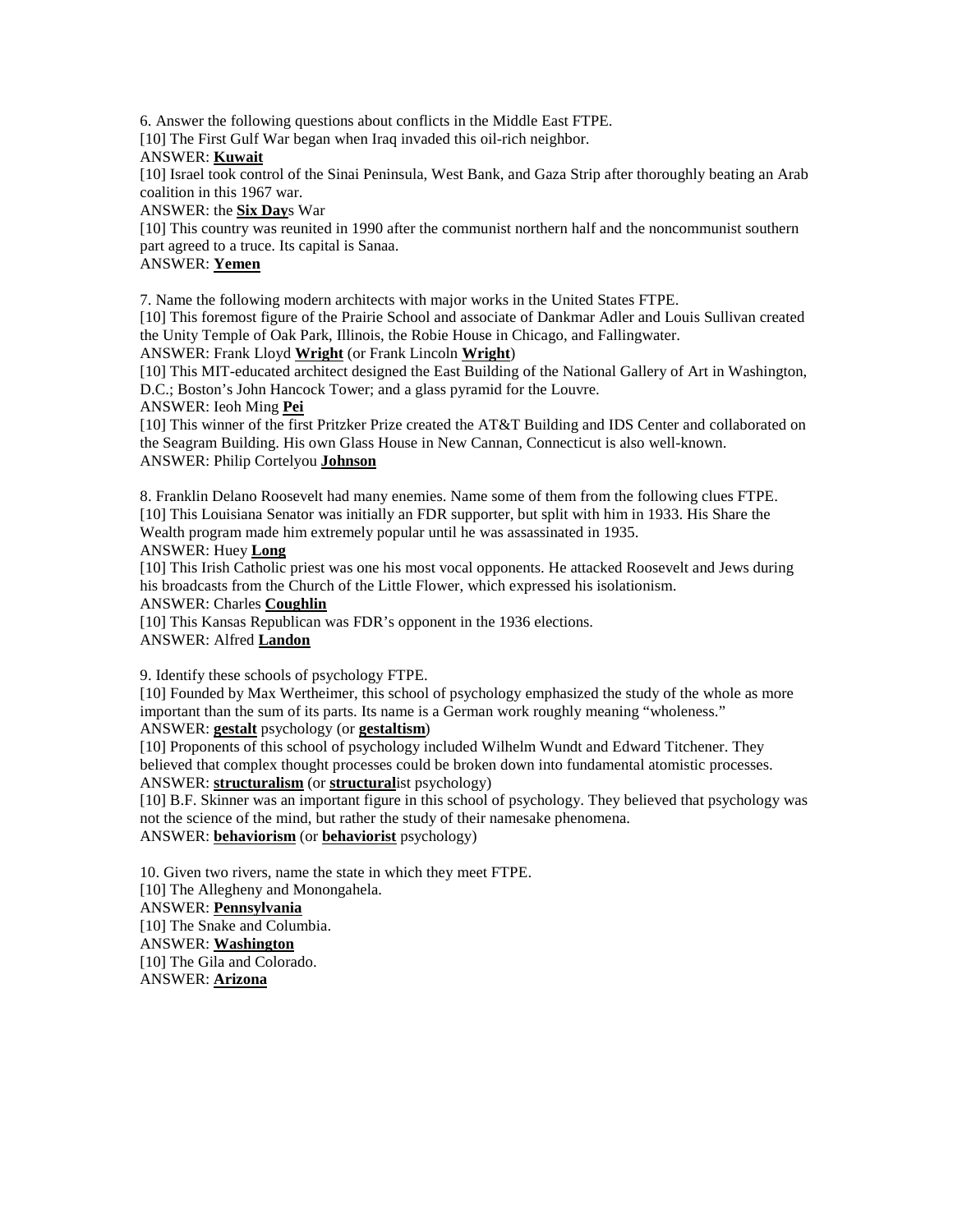11. Let the set A have elements one, three, and seven. Let the set B have elements two, three, seven, and nine. FTPE:

[10] These are the elements in the the intersection of A and B.

ANSWER: **three and seven** (accept in any order)

[10] This is A minus B.

ANSWER: **one**

[10] These three elements are in the symmetric difference of A and B. ANSWER: **one**, **two**, and **nine** (accept in any order any order)

12. Identify the following Russian literary characters FTPE.

[10] This Turgenev character is seen as the classical nihilist and makes a visit to the Kirsanov estate in Fathers and Sons.

ANSWER: **Evgenii Bazarov** (accept either name)

[10] In a Nikolay Gogol work, Khlestakov is confused with this title official and takes advantage of the mistake. He leaves before he is discovered, soon after which the real man arrives.

#### ANSWER: The **Inspector-General** (or **Revizor**)

[10] According to Pushink, after this ruler murdered the tsarevich Dmitry, a monk pretending to be Dmitry invaded. He tried to keep his throne, but constant visions of his victim eventually kill him. ANSWER: **Boris Godunov** (accept either name)

13. Answer each of the following about a Greco-Roman god FTP.

[10] Created parthenogetically after his jealous mother ate some lettuce, this deity was lamed after his ugliness and orneriness caused him to be thrown from Mount Olympus, twice.

#### ANSWER: **Hephaestus** (or **Hephaistos** or **Vulcan**)

[10] Hephaestus employed these round-eyed giants; Arges, Brontes, and Steropes; making Zeus' thunderbolts in his forge. Polyphemus was a notable later example of one of these.

ANSWER: **Cyclop**e**s** (accept "**Cyclops**es")

[10] Some sources claim that Hephaestus is the father of the Sicilian Palici by this Muse and Grace, the patroness of Comedy.

ANSWER: **Thalia**

14. Given a Pulitzer Prize-winning work, identify its author FTPE. [10] Humbolt's Gift. ANSWER: Saul **Bellow** [10] Angels in America: Millennium Approaches. ANSWER: Tony **Kushner** [10] John Brown's Body. ANSWER: Stephen Vincent **Benet** [ben-AY]

15. Identify these crazy things from quantum mechanics FTPE.

[10] This principle guarantees that it is impossible to ever precisely know both the position and momentum of a particle. Weird!

ANSWER: **Heisenberg uncertainty** principle (accept either underlined part)

[10] This principle states that any two fermions cannot occupy the same quantum state. This is why electrons are confined two to an orbital.

ANSWER: **Pauli exclusion** principle (accept either underlined part)

[10] This principle states that, on large scales, quantum results must converge to classical results, since classical results are right on large scales.

ANSWER: **Bohr correspondence** principle (accept either underlined part)